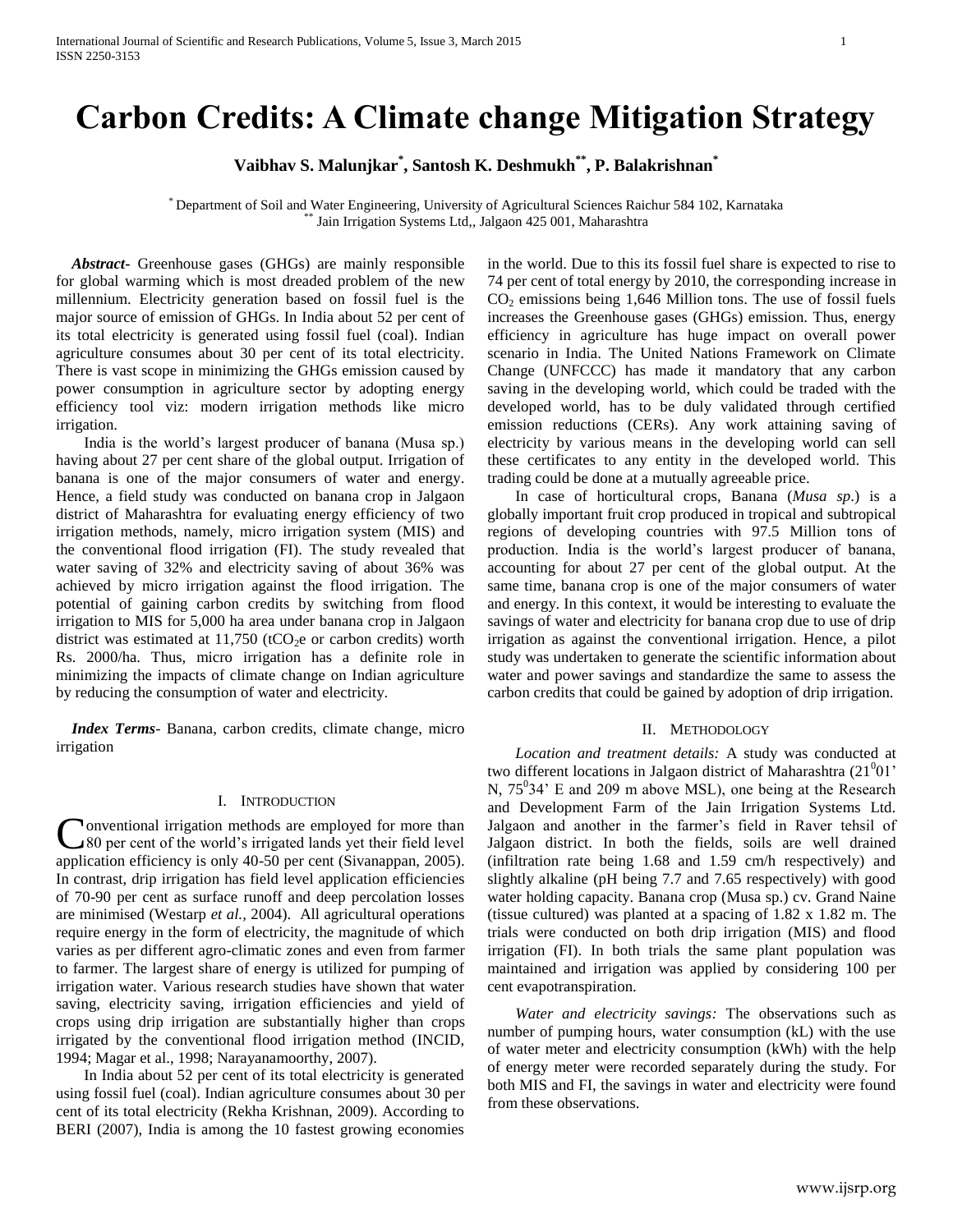*Emission reductions:* The main object of the study was to reduce water consumption, and thereby, reduce the electricity consumption with the introduction of drip irrigation. The reduction in electricity consumption ultimately leads to the reduction of carbon dioxide (CO2) emissions. For the determination of CO2 emission reductions, specific electricity consumption (SEC) and grid emission factors were calculated.

$$
SEC = \frac{EC}{A}
$$

Where,

SEC = Specific electricity consumption in the treatments (kWh/ha)

(Eq. 1)

 $EC = Electricity consumption in the treatments (kWh)$ 

 $A = Area$  under the treatments (ha).

*CO<sup>2</sup> emission reductions and carbon credits:* Then carbon dioxide (CO2) emission reductions due the introduction of MIS in the study area were estimated as,

$$
CO_2
$$
 emission reductions =  $(SEC_{FI} - SEC_{MIS}) \times EF$  (Eq. 2)

Where,

- $SEC_{MIS} = Specific electricity consumption in drip irradiation$ treatment (kWh/ha)
- $SEC_{FI}$  = Specific electricity consumption in flood irrigation treatment (kWh/ha)
- EF = Grid emission factor (tCO<sub>2</sub>/MWh)

Grid emission factor (EF) is the tonnes of  $CO<sub>2</sub>$  emissions in the atmosphere during one megawatt (MW) electricity generation in the thermal power plants. The value of grid emission factor (EF) for north India is  $0.8401$  tCO<sub>2</sub>/MWh for the year 2009-10 (CEA, 2008). From the electricity consumption in flood and drip irrigation methods, the  $CO<sub>2</sub>$  emission reductions of the study area Jain R & D farm and farmer's field were computed. Using these values the  $CO<sub>2</sub>$  emission reductions were projected for the entire Jalgaon region by multiplying the total area under banana cultivation.

According to Kyoto Protocol and methodologies, suggested by the UNFCCC for energy efficiency in agriculture, the potential of carbon credits was estimated. According to the UNFCCC, one carbon credit is equal to one tonne  $CO<sub>2</sub>$  reduction which is also called as Certified Emission Reductions, CERs (Gold Standards, Version 2, 2009). The gain of carbon credits by improving energy efficiency of banana and electricity savings in pumping of water due to drip irrigation was then calculated from the total emission reductions obtained in the study.

## III. RESULTS

*Water and electricity consumption:* The number of irrigations applied, the number of pumping hours and the water and electricity consumption in both, flood and drip irrigated fields are given in Table I & II and are depicted in Figure I. To constantly maintain the moisture level at field capacity in the root zone of the plants, the numbers of irrigations were high in MIS, but the quantity of water applied was significantly less than that in flood irrigation. The numbers of pumping hours in MIS were less than 25 per cent as that of flood irrigation.

A significant saving of water in MIS of about 35.14 and 29.24 per cent in the two fields was noted as against the flood irrigation. Similarly, the saving in electricity of 38.96 and 33.41 per cent was observed in MIS against FI.

Table I. Irrigation water and electricity consumption in irrigation methods (Jain R & D Farm)

|                                                               | Jain R & D Farm |        |                                              |  |
|---------------------------------------------------------------|-----------------|--------|----------------------------------------------|--|
| <b>Particulars</b>                                            | <b>MIS</b>      | FI     | $\frac{0}{0}$<br>saving<br>in MIS<br>over FI |  |
| Depth of irrigation applied<br>(mm/ha)                        | 1455.6          | 2244.2 | 35.14                                        |  |
| Total water consumption (kL/ha or<br>$m^3/ha$                 | 14.556          | 22,442 | 35.14                                        |  |
| Total electricity consumption<br>(kWh/ha)                     | 4657.8          | 7630.3 | 38.96                                        |  |
| Total number of irrigations applied                           | 151             | 40     |                                              |  |
| Total pumping hours used for<br>irrigation application (h/ha) | 397.7           | 1726.3 |                                              |  |
| Hours used per irrigation                                     | 2.6             | 43.2   |                                              |  |

Table II. Irrigation water and electricity consumption in irrigation methods (Farmers field)

|                                                               | <b>Farmers field</b> |        |                                              |  |
|---------------------------------------------------------------|----------------------|--------|----------------------------------------------|--|
| <b>Particulars</b>                                            | <b>MIS</b>           | FТ     | $\frac{0}{0}$<br>saving<br>in MIS<br>over FI |  |
| Depth of irrigation applied<br>(mm/ha)                        | 1669.7               | 2359.8 | 29.24                                        |  |
| Total water consumption (kL/ha or<br>$m^3/ha$                 | 16,697               | 23,598 | 29.24                                        |  |
| Total electricity consumption<br>(kWh/ha)                     | 5343                 | 8023.5 | 33.41                                        |  |
| Total number of irrigations applied                           | 126                  | 42.1   |                                              |  |
| Total pumping hours used for<br>irrigation application (h/ha) | 456.2                | 1815.3 |                                              |  |
| Hours used per irrigation                                     | 3.6                  | 43.1   |                                              |  |



Figure I. Water and electricity consumption

*Carbon credits analysis:* The use of drip irrigation for banana cultivation, due to it's saving in electricity, has a large